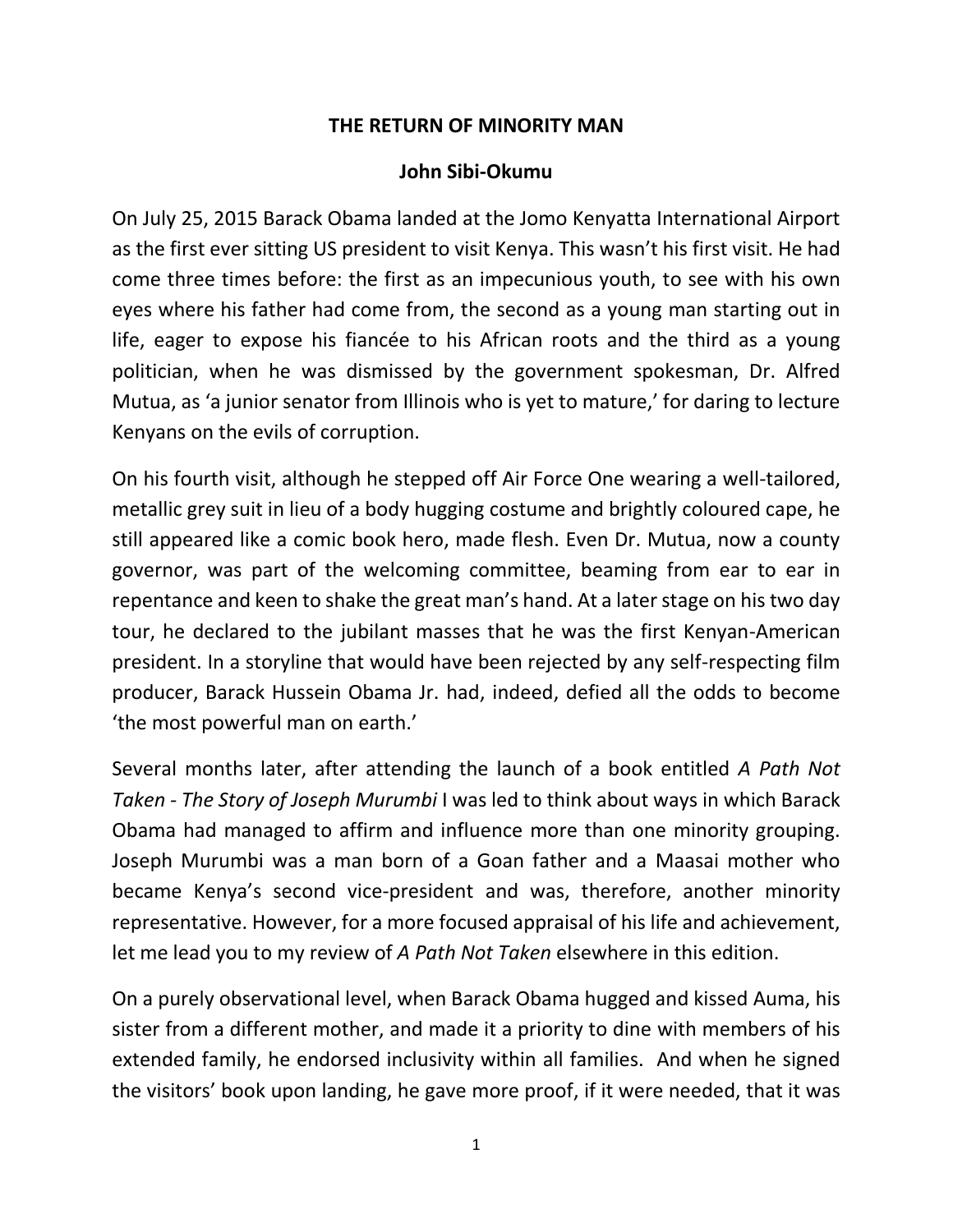all right to be left handed. However, there are more 'minority' insights for Kenyans, East Africans and Africans in general, if we look at Barack Obama as the first 'black' president of the USA. His achievement begs such questions as 'Can there be a woman, or Muslim, or Hindu, or El Molo or Pokot or Pokomo president of Kenya in the next 50 years?' The answer is, perhaps not. That is unless we arrive at a level of political maturity in which we vote for ideas and not tribes and resolve to elect leaders who are the embodiment of the said ideas, regardless of their sex, colour, creed or ethnicity. Barack Obama benefited from having supporters from all walks of life help him to raise the money to run his campaign. So, 'Can we have leaders who are not the richest people in the country and who do not have to pay many of us to elect them?' Perhaps not, when the expectation is that if politicians don't give us *'kitu kidogo'* (something small), we won't allow them *'kitu kikubwa'* (something big).

Barack Obama, has drawn the displeasure of some African Americans by not identifying with them adequately. So, 'Can we have leaders who favour the national good over the parochial good?' Perhaps not, when our politics are dictated not by the tyranny of expectation but by *'the 'tyranny of numbers,'* which relegates small communities to indefinite, developmental immobility. Once Barack Obama had won the democratic nomination, his leading competitor within the Democratic Party, Hilary Clinton, agreed to take on the role of Secretary of State within his first cabinet. So, 'Can we have leaders whose motivation is not to have power for its own sake but for the greater good?' Perhaps not, if those alliances, which we do have, show no effort to declare a flag bearer for forthcoming elections. After having been president for 8 years, Barack Obama will willingly step down in 2016. So, 'Can we have presidents who don't feel that, once on top, they must stay in power for life, because they are indispensable to the nation's wellbeing?' Perhaps not, if the defence of entrenched interests is considered to preclude new approaches to governance, indefinitely.

So, all told, Barack Obama's fourth, triumphant return to his fatherland enjoined us, its citizens, to embrace accommodation and tolerance and also gave us cause to consider just how far we have travelled along the road to true democracy and the distance which remains to be covered.